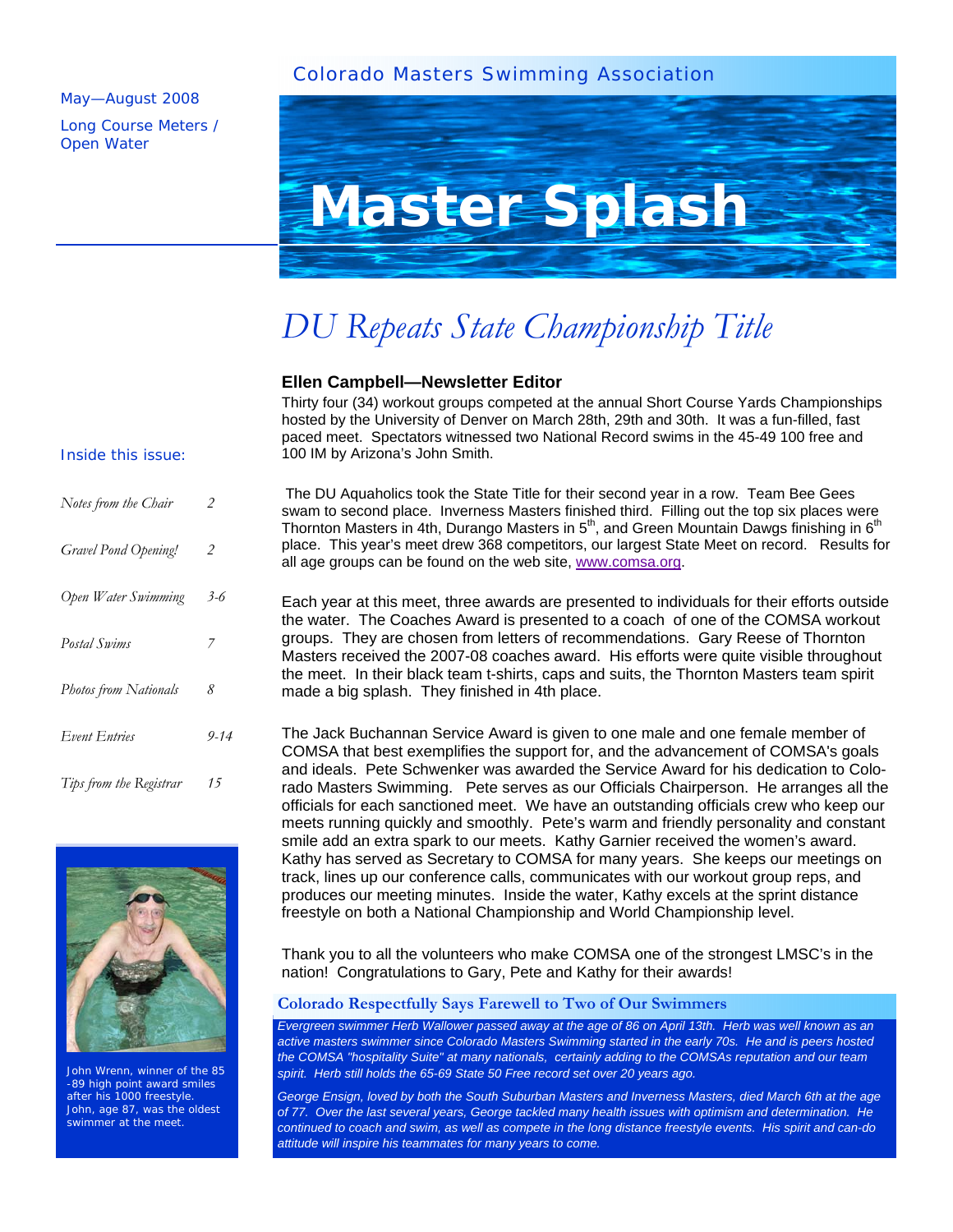#### **COMSA Board of Directors**

**Heather Hagadorn Chairperson heatherlh@msn.com** 

**Will Amos Vice Chairperson Records Chairperson Will.amos@comcast.net** 

**Marcia Anziano Registrar & Safety Chairperson marfer@att.net** 

> **Kathy Garnier Secretary K\_garnier@msn.com**

**Susan Nolte Treasurer Susan\_nolte@comcast.net** 

**Kim Crouch Webmaster webmaster@comsa.org** 

**Ellen Campbell Newsletter Editor ColoradoTriClub@comcast.net** 

**Nicole Vanderpoel Long Distance Pool Events Liason to CSI nicolevanderpoel@msn.com** 

**Jeff Magouirk Long Distance Open Water swimwithfishes@earthlink.net** 

> **Morgan Edwards Fitness Chairperson Coaches Chairperson morgan944@aol.com**

**Mark Plummer Top Ten Chairperson mplummer65@msn.com** 

**Brian Tsuchiya Sanctions Chairperson brian@briantsuchiya.com** 

**Chris Nolte Awards Chairperson Chris\_nolte@comcast.net** 

**Pete Schwenker Officials Chairperson petes@mcguckin.com** 

## *Notes from the Chair*

#### **Heather Hagadorn—Chairperson**

Welcome to the Long Course and Open Water edition of Master Splash! Whether you love to compete or just love to swim, once again there are several pool and open water events to try this summer. Take a look through the newsletter and also browse the website (www.comsa.org) for the latest updates!

#### **Elections**

The following people were elected to the COMSA board at the Annual Member Meeting, March 29th. Chairperson: Heather Hagadorn; Vice Chairperson: Will Amos; Secretary: Kathy Garnier; Treasurer: Susan Nolte ; Registrar: Marcia Anziano

Including the Officers listed above, there are a total of 14 volunteers who dedicate significant hours of their free time to coordinate and organize events, manage our communications and manage the business side of things. *Thank you to all of the volunteers* – we can't do it without you!

Nicole Vanderpoel, our outgoing Vice Chair, will continue to focus on the long distance pool events, plus she has taken on the added responsibility of working with one of our USA-Swimming counterparts, CSI, to create more opportunities and exposure for dual sanctioned events.

#### **Seeking Volunteers to be USAS Convention Delegates**

This year we can send up to eight COMSA volunteers as Delegates to the National USAS (United States Aquatic Sports) Convention in Atlanta, GA. The 2008 Convention, covering Masters, USA Swimming, Water Polo, Synchronized Swimming and Diving, is a forum for establishing the Rules governing our swimming. It is an opportunity to meet other Masters Swimmers from around the country, and it provides COMSA a chance to contribute to the future and growth of our sport.

The Convention will be held September 24-28, 2008. For more details and information, please visit http://www.usms.org/admin/conv/. If you would like to be considered for representation as a delegate, please contact Heather (heatherlh AT msn DOT com). Delegates must be current COMSA members who are willing to contribute time, implement ideas, and share the information with the rest of our membership. COMSA reimburses the cost of convention registration, airfare, ½ hotel (pairing up covers the whole cost) and airport transportation in Atlanta.

While the convention itself is a lot of work – the days often start at 8:00 AM and last until 7:00 PM or later - there is still some fun to be had. The Coaches committee runs some awesome workouts every morning, and the local masters groups host happy hour every night.

# *Opening Day at the Gravel Pond!*

The gravel pond is now open for swimming! Two brave souls ventured into the Chatfield Gravel pond without wetsuits for the opening day of the 2008 season. The water temp was about 47 degrees! Jack Nuanes and Jeff Hulett both braved the cold water and the windy, crisp air to swim. Jack stayed in for over 9 minutes and Jeff for 19 minutes. Four others swam with wetsuits. One even swam to the other end and back. All and all it was good to see these swimmers swim in the great outdoors. Look for details on this year's open water season on page 4.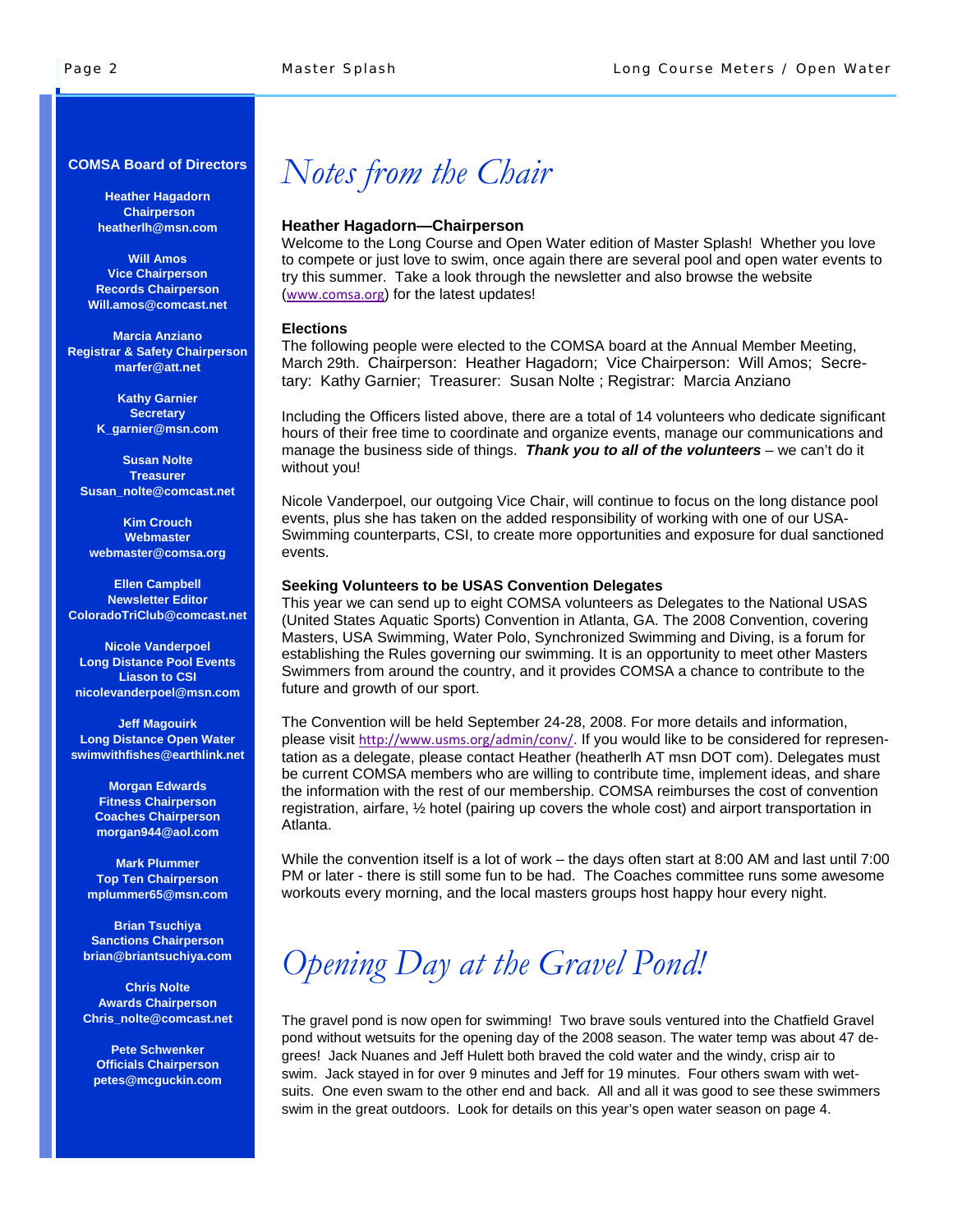# *Open Water Swimming….Give it a Shot!*

## **Laura Smith**

Let's be realistic. There has never been a shark attack in Colorado. In case you're new to the state or skipped every geography class in elementary school, I'll let you know that we don't have an ocean. Barring the zoo, there are no alligators or crocodiles roaming loose through our bodies of water either. And, to the best of my knowledge, Colorado has no Barracudas, Sting Rays, or Eels. So, why are so many swimmers afraid of open water swimming?

Here are some points for the sport:

- Even if you're the slowest swimmer in your pack of aquatic friends, it's tough to get lapped in a lake.
- You don't have to get out of the water to pee.
- You'll get tan.
- No one will make you swim fly.
- I've seen some things in pools that are worse than anything I've seen floating around in reservoirs and lakes!

 Seriously, there are some great benefits to swimming long course and open water as opposed to always training in a 25 yard pool. When you are swimming continually without breaking stride for turns, you can settle into an uninterrupted rhythm. Although the water can be turbulent (obviously you lose the benefit of lane lines!) and can change your normal stroke, you can use the open water to really focus on technique.

In a short course pool, details become important. You really need to work the turns, be aggressive coming off the walls, etc. However, in open water and long course swimming, efficiency becomes key. It's just you, technique, and a whole lot of water! Because I'm not nearly good enough to come up with this myself, I looked into Terry Laughlin's site about the Total Immersion philosophy….and much of it directly applies to open water success. Here are the key points:

Swim slowly: you need to practice the correct way to swim, before you start picking up the pace and wasting energy in a long event. Practice doesn't make perfect. Perfect practice makes perfect. Seek a coach's advice, learn some drills, and make every stroke you take count.

Leave no trace: excessive splashing is a sure sign of wasted energy. Try to be stealth and smooth in the water.

Swim small: big scissor kicks, swimming 'flat' in the water---these are red flags that you are not getting the most out of the energy you're putting in to the swim. Try to visualize swimming through a hole. You only have so much room to move, so you need to keep all your movements in a limited area. The more side to side movements you make, the less forward propulsion. Yes, you do need to lift your head to site in open water, but don't keep a high head position while stroking. Not only will this drop your hips and create drag, but in a long swim you will start to tighten up through the neck….which transfers to your shoulders…..which becomes a domino effect that can make a long race, seem much longer! Stay relaxed, long, and keep your head in the same neutral position that you would if you were walking down the street.

Proper technique is hard to argue with. However, there are two different philosophies on the mental aspect of long distance training. One camp prefers to be completely mindful while in the midst of long workout. Each stroke is thought out, analyzed, and the swimmer is very cognizant of each and every move they make. The opposing camp, finds it more relaxing to be somewhat disassociated with the workout (i.e. singing songs in your head, thinking of motivational stories, etc.). Personally, I don't believe that there's a right or wrong on this subject. Different things work for different people—but you can have fun trying both methods, or a little of each.

On beautiful summer days when I was growing up, my mom would look sternly at me and my siblings, and tell us to go outside. Using her as my role model, I look very sternly at you all, and strongly encourage you to do the same! Challenge yourself to do a few open water swims. The worst thing that can happen is it will heighten your appreciation of a pool. The best thing that can happen is that you'll fall in love with a new twist on your old swimming routine.

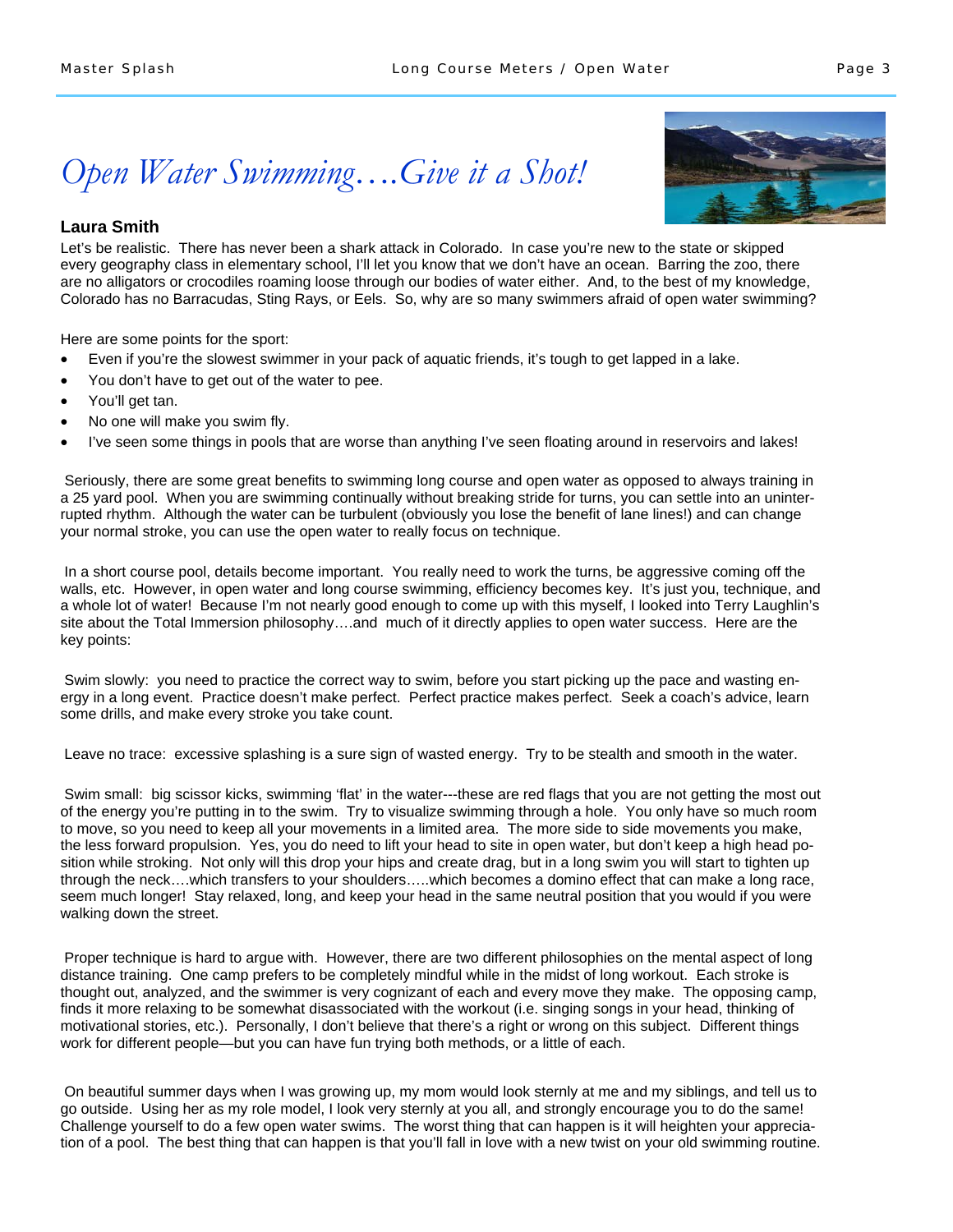## *Open Water Season is Here!*

## **Jeff Magouirk—Long Distance Chairperson**

We've waited seven months, and it is finally here! Open Water swimming season is back! This year COMSA members will have two places to swim open water, the Chatfield Gravel Pond and the Boulder Reservoir.

The Chatfield Grave Pond will have its opening day on April 26, 2008 at 7:30 am and go until 10:00 am. This time slot on Saturdays will be available until September 27, 2008. We can also swim on Monday and Wednesday from 4:30 pm to 7:30 pm until September. Like in past years, a monitor will be needed to check in COMSA swimmers. I will start emailing my list of open water swimmers soon to get monitors. We will be sharing the pond with other groups which have permits to swim. Since a number of people will be swimming, please remember to park in the lot just south of the pond and just to the east of the pond for overflow. If you can monitor please contact Jeff at swimwithfishes@earthlink.net. A fee is needed to get into Chatfield State Park, but swimming in the pond is free to COMSA members. The approximate distance of the pond from north to south is 900 meters, the sandbar is about 300 meters from the swim beach.

The new open water swimming area to be explored is Boulder Reservoir. This is sponsored by Boulder Aquatic Masters (BAM). Tentatively the schedule for open water swimming at Boulder Reservoir is as follows:

Opening day - May 13, 2008

Tues and Thursday from 6:30 to 7:45 am in May

Tues and Thursday from 6:15 to 7:30 am for June, July and August

Tues and Thursday from 6:30 to 7:45 am for September.

This is a coached open water swimming workout. The tentative cost to BAM is \$10.00 per session. For the latest on news about swimming with BAM go to www.bamswimteam.org.

Some things to note if you will be swimming in the open water. The temp at the Chatfield Gravel pond is in the high 40s at the end of April, mid 50s by mid-May, mid to high 60s by June and in the 70s by end of June and will stay there until late August when the nights become shorter. If you are swimming without a wetsuit, here are a couple of suggestions to help retain your body heat. Wear two swimming suits. Wear a silicone swim cap along with silicone ear plugs. If you do not have a silicone swim cap, two latex caps will also help to keep in body heat. When you get out of the water and after you get dried and dressed, warm drinks will help to regain body heat.

Swimming in the open water is fun and very different than a pool. There is no line on the bottom to follow. So learning to sight and swimming in an almost straight line are skills that make for a more joyful experience.

There are three open water events for swimmers this season in Colorado. The first, 4 Loops for Fun, is June 28th in Prospect Lake. The second one is July 27, 2008 and features both a 1.5 K and 3 K swim in Prospect Lake in Colorado Springs. This is part of the State Games of the West. It should be a good time for all. The last open water race is the Horsetooth Open Water Swims. There are swims at the 10 K distance, the 2.4 mile distance and the 1 mile distance. The 10 K distance is a no wetsuit race. The other distances will have both wetsuit and non-wetsuit races. I have done the 10 K three times and each one has been very unique. Please go to the COMSA website for more information.

All COMSA swimmers will need to have a new waiver signed. Both open water areas will be checking for COMSA membership and signed waivers. This wavier will be on the COMSA website. Please send it to the address listed on the website.

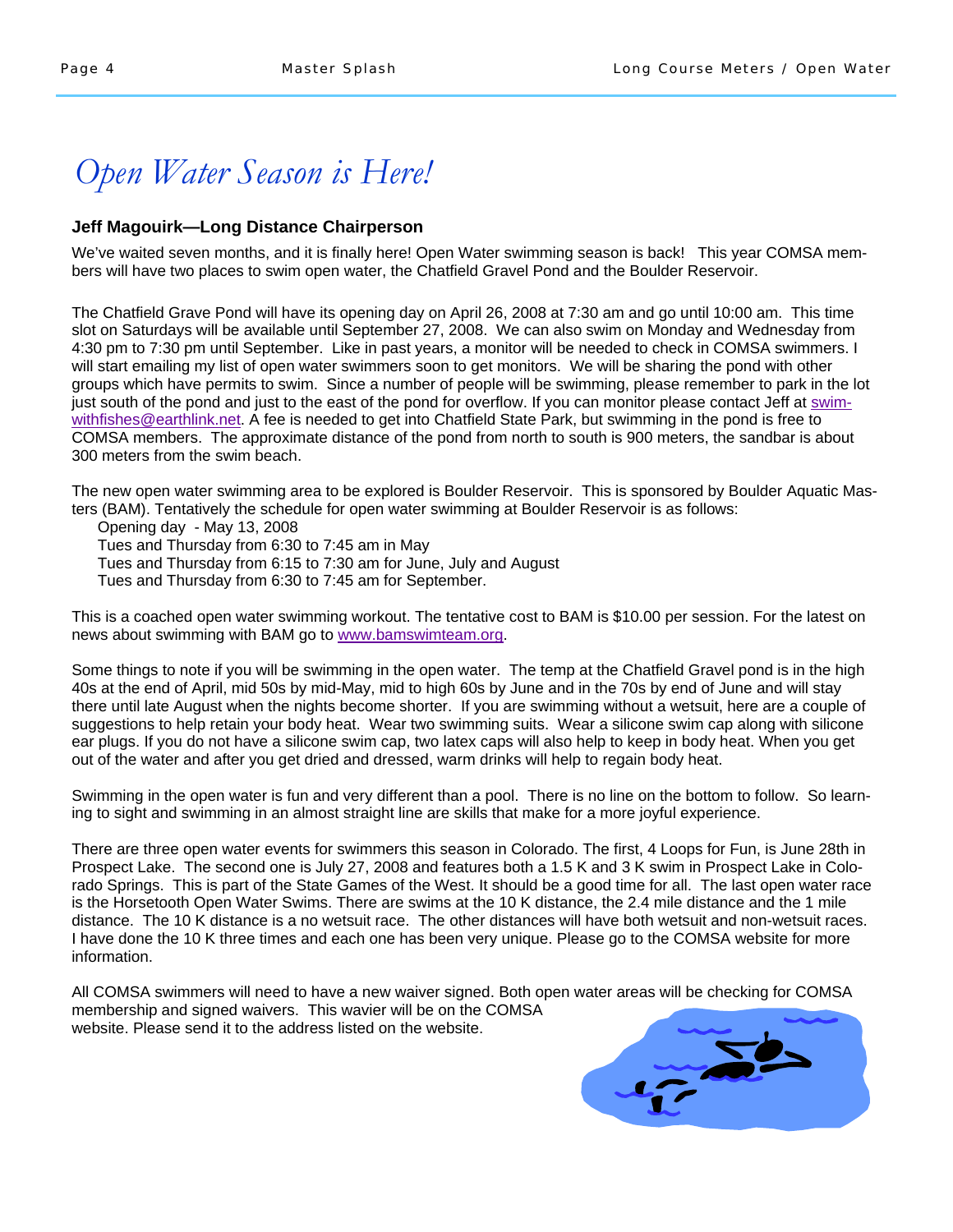

*Master Swimmer, Charlotte Ricker can't wait to dive into the gravel pond.* 





*Ahhh, now that's more like it! Beautiful summer morning at the gravel pond. Many COMSA members ride to the gravel pond to start their Saturday mornings.* 

# *Gravel Pond Swimming, Safety First*

With a large number of swimmers expected to use the Gravel Pond this season, please remember to always keep safety first and abide by the following rules.

- 1. Never swim alone. All swimmers must be USMS registered and swim with a USMS registered swimmer or coach.
- 2. All swimmers must present their 2008 USMS or COMSA card to the monitor before entering the water.
- 3. No swimming is allowed before the scheduled start time or after the scheduled finish time.
- 4. Parking must be in the Kingfisher Lot or the overflow lot at the south end of the pond. No parking is allowed along the road or in the lot adjacent to the pond at anytime.

All swimmers will be asked to sign a waiver stating that they know and will follow the above rules. Swimmers who do not follow the rules will be asked not to return and may be sited by the ranger.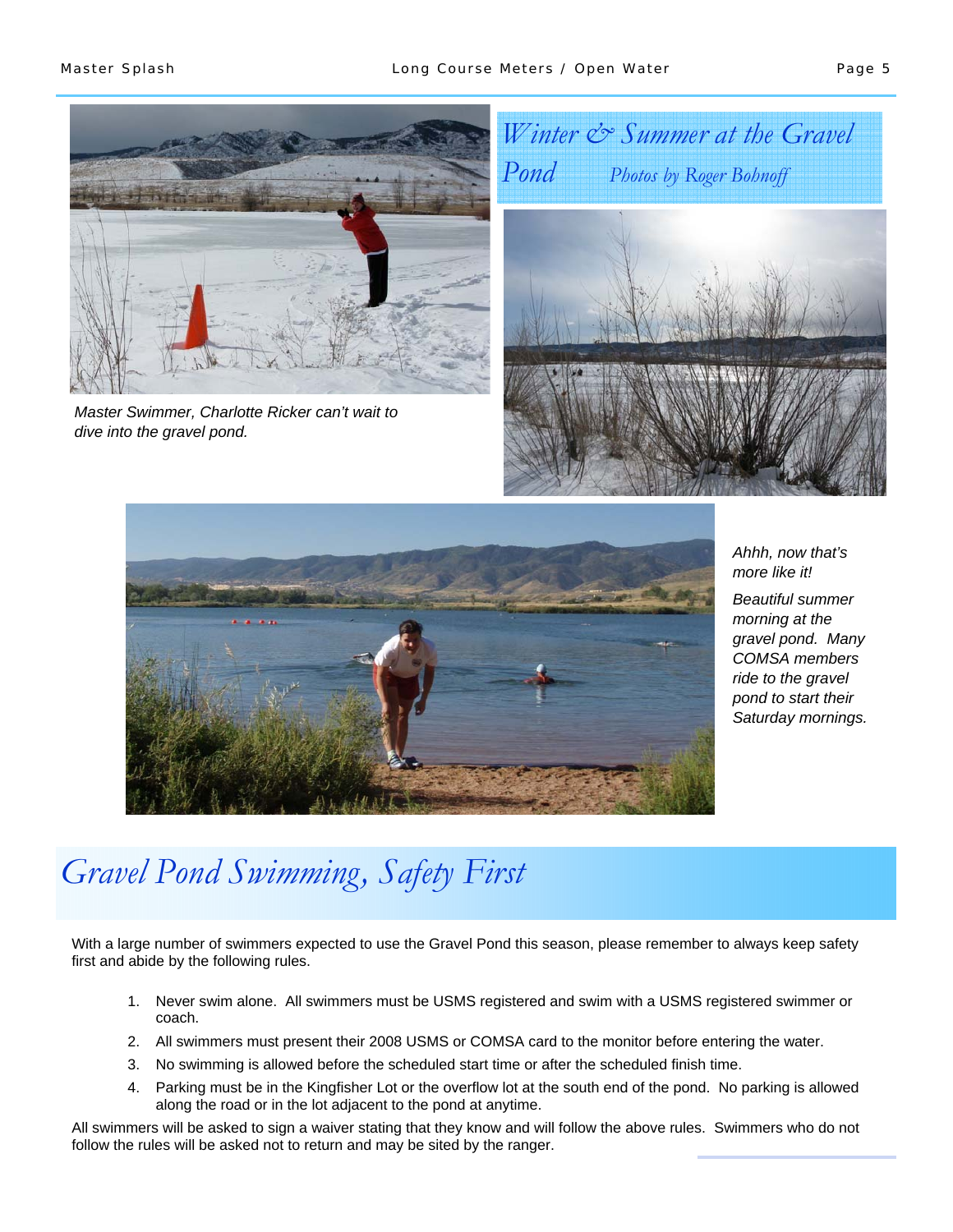## *Making A Splash in the Open Water*

## **Nicole Vanderpoel—Long Distance Chairperson**

The first rule of Open Water Swimming is to come prepared. Bring 2 pairs of goggles, one light and one dark with UV protection. The weather can change quickly and you may need to change your goggles due to bright sun or dark cloud cover. Next, make sure you are properly fueled for the task ahead. Swimming in the open water may "burn up" a bit more energy than you may think! At the very least, bring yourself some Power gel or granola bar just in case. As always, make sure you have water or sports drink to hydrate with. Lastly, as part of your preparation, bring a friend to swim with or hook up with someone at the gravel pond. Why? Because it's fun to swim with fellow open water swimmers and it's much safer to swim with a buddy.

## *Open Water Technique Tips*

Maintain a steady rhythm or cadence with your stroke rate. It is most helpful to count a rhythm to yourself while swimming a long distance. This can be as simple as counting to four or six at a steady beat. Counting in rhythm will also help you achieve a steady heart rate, while giving you something to think about during your swim. An additional benefit to maintaining a steady stroke rate is that it helps you relax, focus and stay in control.

In keeping with the steady stroke rate, try to maintain a steady breathing pattern. This will produce the same benefits as a steady stroke rate. In addition, practice bilateral breathing as it is most beneficial to navigation. When you breathe on both sides, keep your ear in the water so that your head stays low and hips stay high. If you lift your head out of the water when you breathe, your hips will drop creating unwanted "drag".

Incorporate your sighting pattern into your breathing pattern. Practice sighting in one of two ways. Either, raise your goggles (not your entire head) out of the water before you breathe and then turn your head to breathe during your stroke cycle. Or, you can breathe during your regular stroke cycle and sight afterwards. You can accomplish this during one stroke cycle by turning your head forward after you breath. Keep it low, sight and place your face in the water. Remember the trick is to keep a continuous stroke cycle during your sighting. You never want to stop forward progress by lifting your head too far out of the water. When you do sight, keep your hips "high". Be careful not to let your hips drop when you lift your head. Try your best not to stop during an open water swim. Remember, the goal is to maintain a steady and controlled heart rate. This can be difficult to do if you are starting and stopping your progress.

Practice a race start with your friends in open water. Understand that your heart will be pumping a bit harder at the race start. Therefore, practice entering the water with a group of friends, very close together. It is best not to try to sight too much at the start, so that water doesn't get kicked into your face! Be aware of where you are, but try to take at least 4 strokes before you sight. You will need to use your legs and kick a bit until you find your "spot" within the group.

With regards to kicking, there is a definite need for kicking at the beginning and certainly the finish of a race. The reason being is that kicking will create more speed for a short period of time. However, after you have successfully "muddled" through the "masses" at the start, it's time to conserve energy by kicking for balance and body position, as opposed to speed. Simply said, kicking takes oxygen away from other muscles that may need it during a long swim. Therefore, hold your feet close together when you kick so that they don't create "drag" during your swim. Maintain a steady two to four beat kick. Then, when the end is in sight, you can start kicking for speed again.

Perhaps the most important tip to remember about open water swimming is to maintain a positive attitude, take care of each other and have fun out there in the Colorado sunshine!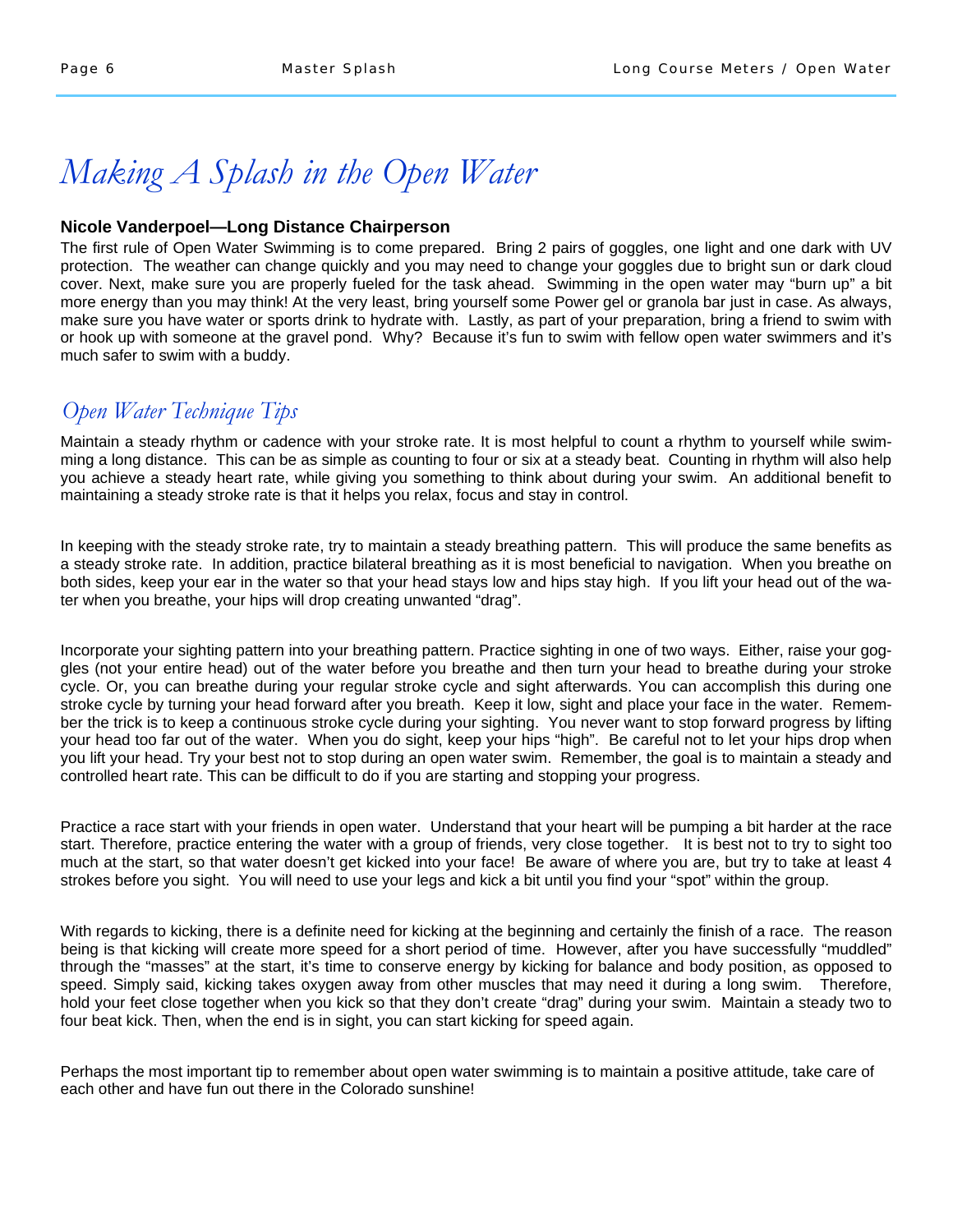## *5K & 10K Postal National Championships*

## **Nicole Vanderpoel—Long Distance Chairperson**

**HERE YE HERE YE LONG DISTACE ANIMALS…**.Yes, it's time once again for the Grand Daddy of the National Postal Championships! The 5K (5,000 long course meters) and 10K (10,000 long course meters) National Postal Championships are just around the corner. This year's Championships are sponsored by the Central Oregon Masters Aquatics.

We ask ourselves every year **WHY**. Why would we want to swim a 5K or a 10K Long Course Meters in one swim? The answers vary. Some of us want to train for some Open Water Competitions, some want to challenge themselves by seeing how long it will take, some want to burn calories and some simply want the honor of receiving the really cool "Colorado Goes Postal" cap! Regardless of your reason, come and give it a try, then figure out why later!

COMSA is sponsoring 2 dates on which you can do both or one of the Postal swims in a Long Course Meter Pool at Lowry. The first date is Sunday, June  $8^{th}$  and the second date is Saturday, July  $5^{th}$ . Both swims will begin at 7 am. Please e-mail Nicolevanderpoel@msn.com to reserve your lane. All swimmers must arrive at Lowry, ready to swim by 7 am on both dates. We would like to start as a group.

You must provide your own counter/verifier to take splits for you and please bring a copy of your USMS registration and \$12 for the entry fee. If you wish to order a t-shirt, the cost is \$16. Checks are payable to Central Oregon Masters Aquatics or COMA.

There can be no more than 2 swimmers per lane and no circle swimming allowed. Please check out the link for more info: www.usms.org/longdist/ldnats08/5K10Kentry.pdf .

It's much more fun to suffer as a group, but you are always welcome to swim the 5K and 10K on your own. The swims must be completed between May 15<sup>th</sup> and September 15<sup>th</sup> in a Long Course Meter Pool. If you do complete one or both of the swims on your own, please send in your entry form and check and e-mail me your address so that I can send you a "Colorado Goes Postal Cap" .

Don't ask why until after you try! E-mail nicolevanderpoel@msn.com to reserve your lane!

Happy Training!





# *Colorado Sweeps Austin*

## **Ellen Campbell—Newsletter Editor**

Ninety-one swimmers represented Colorado Masters at the 2008 Short Course National Championships in Austin, Texas, May 1st-4th. Ranging in age from 18-81, we had depth and we had speed. CMS took home top honors in the Women's Team, Men's Team and Combined Team scoring. Many national records were set. Fast times and good times were had by all! For complete results, visit www.usms.org and look under the Nationals Competition.

Thank you to Bill Burson for supplying some photos, on the flip side, of the meet for the newsletter!

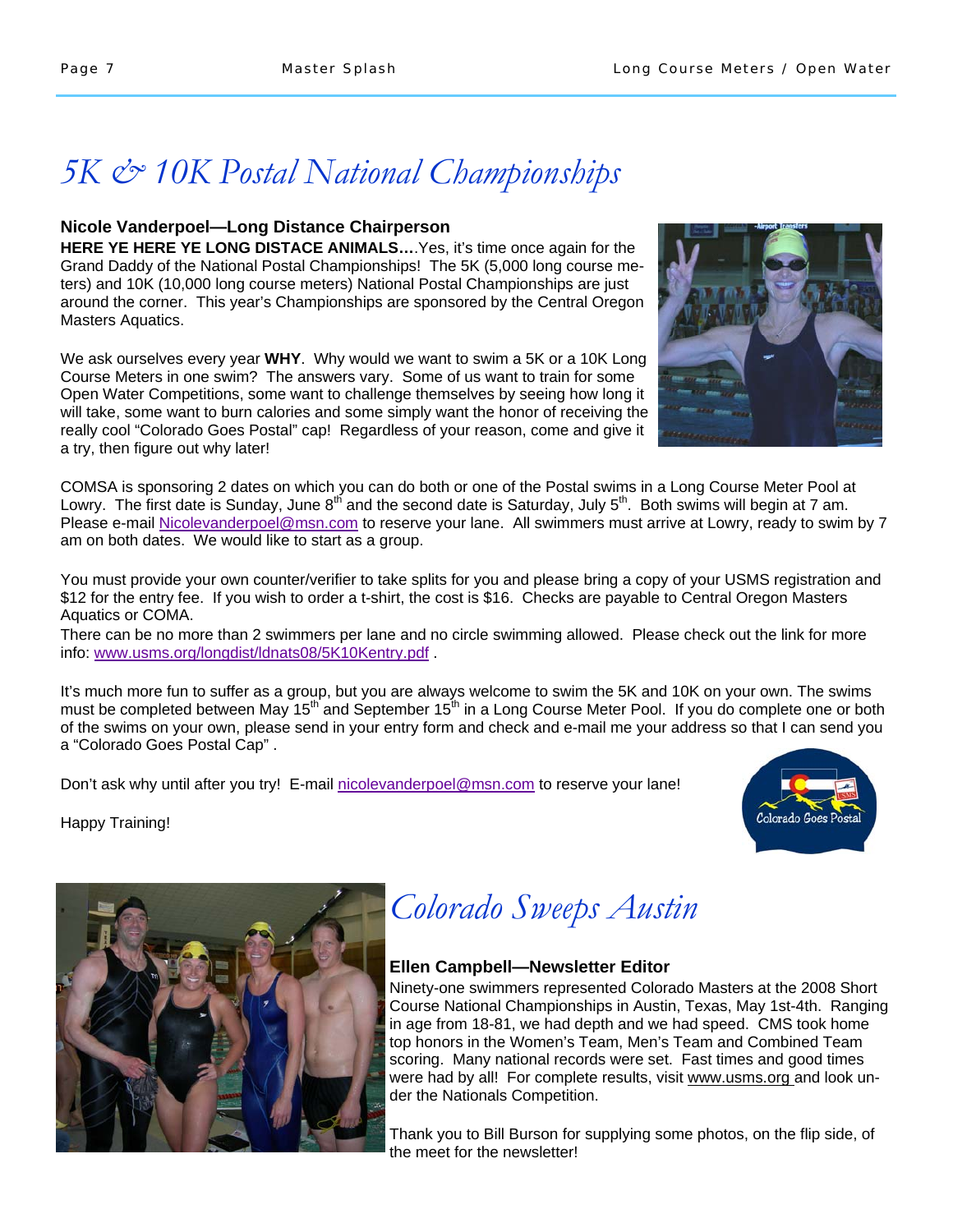

## *CMS 2007 Pool All-Americans*

**COMSA would like to congratulate the following COLORADO MASTERS SWIMMERS who received All-American honors in individual and / or relay events in 2007.** 

Richard Abrahams **Ellen Campbell Randy Cox Kim Crouch Chuck Fisher Chuck Fisher Kathy Garnier Chuck Pam Gatz Sheri Hart** Frederick Hoppe **Mark Johnston Mark Rich LeDuc** Marshall Lee Lindsay Linke **Lee MacDonald Paul McCormick** Jane Oberg **Bob Patten Anna Pettis Scott Karen Rosener Hom Rosinski i Karen Rosener Karen Identity** 

**Carl Selles Brooke Tafling Brian Tsuchiya Susan Von der Lippe**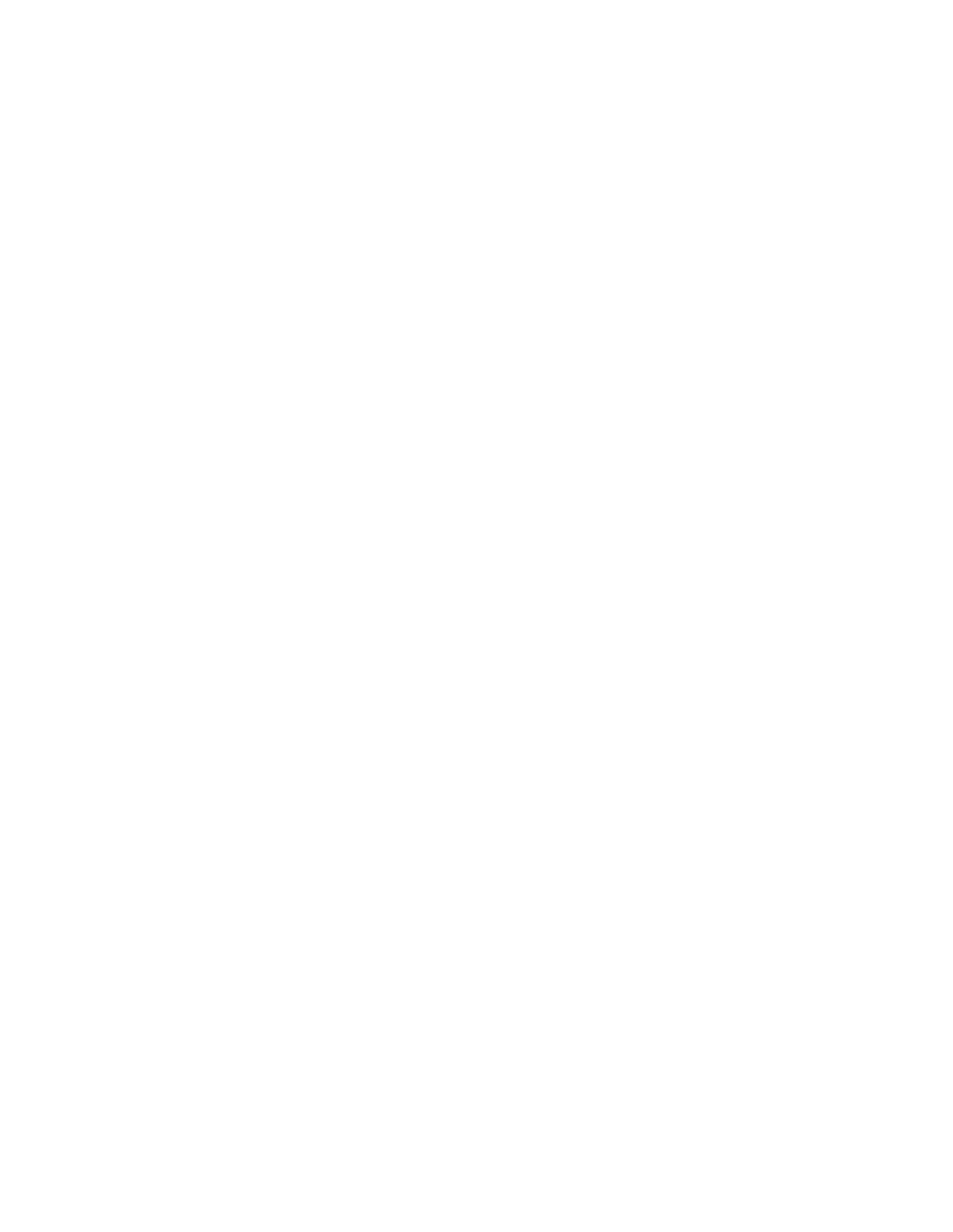## **4 Loops 4 Fun 6K Masters Open Water Swim Solo and Relays**

When: Saturday June 28<sup>th</sup>, 2008. Race Start Time: 9:05. Race Day check-in will begin at 8:00 AM

**Where:** Prospect Lake in Memorial Park, Colorado Springs. Starting area will be at the west side of the lake at the bathhouse, inside the swimming area.

**Directions:** Take I-25 to Uintah exit. Turn east on Uintah St. Turn south (right) on Hancock. Turn left on Costilla. Turn right on Prospect Lake Dr.

**About This Event:** This is a 1500 Kilometer loop course. One person can swim all 4 loops for 6K, or relay teams of 2, 3 and 4 persons can split the 4 loops among the relay members in any manner. Obviously in the 4 person relay, each person must complete one loop. With the 2 and 3 person relays, any number of loops can be swim by the relay members as long as a minimum of one loop is completed by each swimmer. Relay members do NOT have to be affiliated with the same Masters club or team.

**Race Entry Fee:** Entry deadline, postmarked by June 20th Solo entry \$20, 2—4 person relay: \$15 each person

**Entry Chairman**: Karen Reeder **Please Make Checks Payable to:** Please Make Checks Payable to: 6887 Heatherwood Drive "Air Force Aquatics Masters" Colorado Springs, CO 80918 (719) 592-1932 Email: dksreeder@iglide.net website: http://openwaterswimming.org

**Sanctioned by** COMSA for USMS Inc. (sanction 32-08-10-OW). All swimmers must have a valid USMS registration. One day registration will be available on race day for swimmers ages 18 and above who have met the entry deadline. Wet suits are not allowed. Wearing a thick silicon cap and silicon earplugs will help keep swimmers warmer if needed. Please come prepared. Prospect Lake will be available for open water practice in the summer. Last year's schedule was every Saturday evening at 6:00 PM. Please check the Colorado Springs government website for schedule and prices after Memorial Day at http://www.springsgov.com/ and go to recreation services, aquatics and Prospect Lake.

**Meet Official:** Larry Green **Safety Officer:** Jack Barry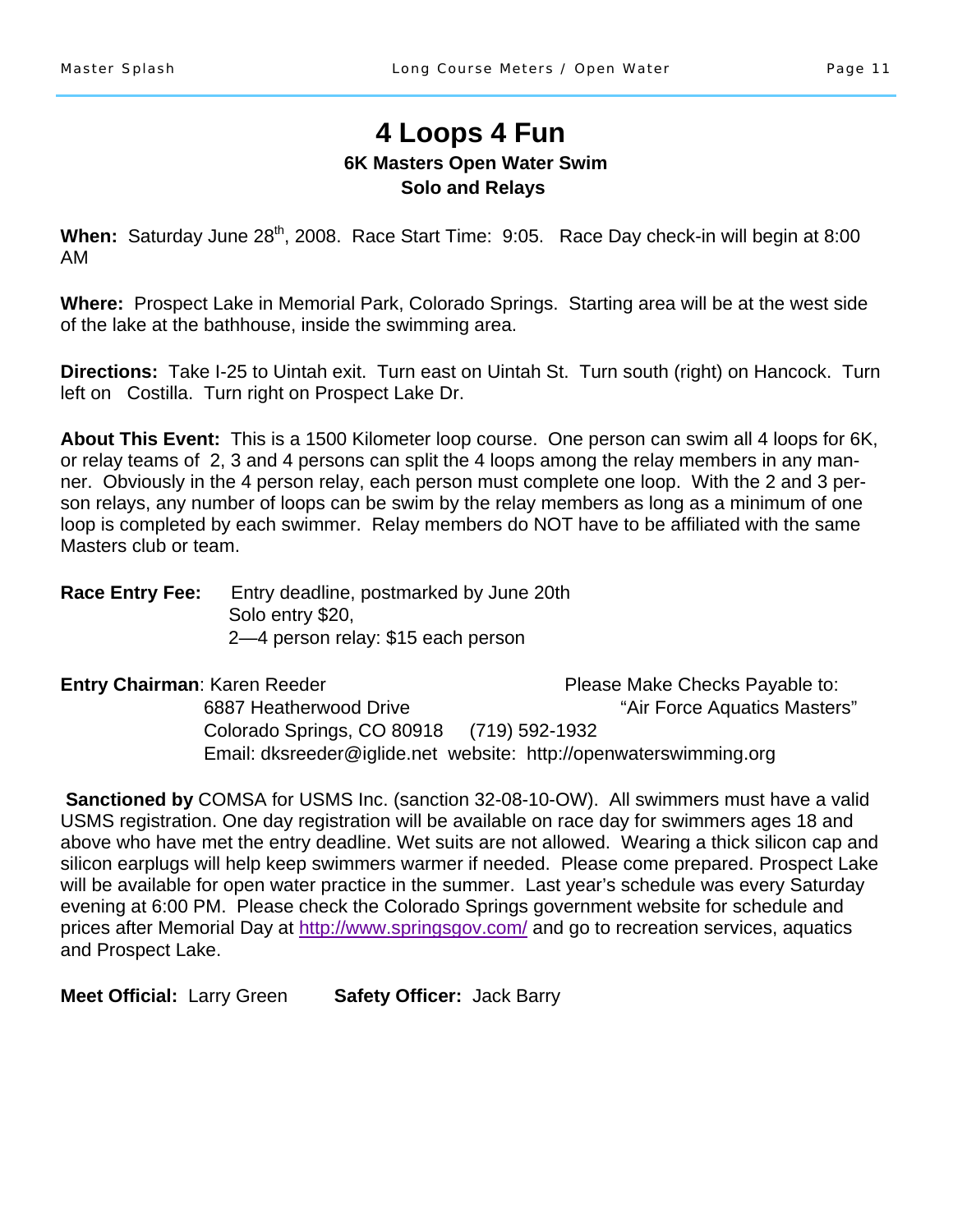## **4 Loops 4 Fun 6K Masters Open Water Swim Solo and Relays**  Check one: Solo 6K \_\_\_\_\_\_\_\_\_\_ Relay 6K \_\_\_\_\_\_\_\_\_\_ (indicate 2 or 3 or 4 person relay and make up a fun name for your  $Team)$ • **Each person on the relay must complete the form and sign the waiver. \***  Entry Fees: Solo \$20: 2 person relay \$30 3 person relay \$45 4 person relay \$60 • Make checks payable to Air Force Aquatic Masters. • T shirts this year will be available on site for purchase. A special prize drawing will be held for swimmers participating in their first open water race and/or their first open water race without a wetsuit. Name \_\_\_\_\_\_\_\_\_\_\_\_\_\_\_\_\_\_\_\_\_\_\_\_\_\_\_\_\_\_\_\_\_\_\_\_\_\_\_\_\_\_\_\_\_\_\_ USMS Number:\_\_\_\_\_\_\_\_\_\_\_ I will be purchasing a "One Day USMS Registration" \_\_\_\_\_\_\_\_\_\_\_\_\_\_\_\_\_\_\_\_\_\_\_\_\_\_\_\_\_\_\_\_\_\_\_\_ Address \_\_\_\_\_\_\_\_\_\_\_\_\_\_\_\_\_\_\_\_\_\_\_\_\_\_\_\_\_\_\_\_\_\_\_\_\_\_\_\_\_\_\_\_\_\_\_\_\_\_\_\_\_\_\_\_\_\_\_\_\_\_\_\_\_\_\_\_\_\_\_ City \_\_\_\_\_\_\_\_\_\_\_\_\_\_\_\_\_\_\_\_\_\_\_\_\_\_\_\_\_\_\_\_\_State\_\_\_\_\_ Zip Code\_\_\_\_\_\_\_ Ph# \_\_\_\_\_\_\_\_\_\_\_\_\_ Email: (please include a legible e-mail address for contact in case of incomplete entry) Age Male Female Female Age Team/Club

**Liability release**. I, the undersigned participant, intending to be legally bound, hereby certify that I am physically fit and have not been otherwise informed by a physician. I acknowledge that I am aware of all the risks inherent in Masters Swimming (training and competition), including possible permanent disability or death, and agree to assume all of those risks. AS A CONDITION OF MY PARTICIPATION IN THE MAS-TERS SWIMMING PROGRAM OR ANY ACTIVITIES INCIDENT THERETO, I HEREBY WAIVE ANY AND ALL CLAIMS FOR LOSS OR DAMAGES CAUSED BY THE NEGLIGENCE, ACTIVE OR PASSIVE, OF THE FOLLOWING: UNITED STATES MASTERS SWIMMING, INC., THE LOCAL MASTERS SWIMMING COMMITTEES, THE CLUBS, HOST FACILITIES, MEET SPONSORS, MEET COMMITTEES, OR ANY IN-DIVIDUALS OFFICIATING AT THE MEETS OR SUPERVISING SUCH ACTIVITIES. In addition, I agree to abide by and be governed by the rules of USMS. Finally, I specifically acknowledge that I am aware of all the risks inherent in open water swimming, and agree to assume those risks.

| Signature          |  |  |  |
|--------------------|--|--|--|
| <b>Date</b><br>Daw |  |  |  |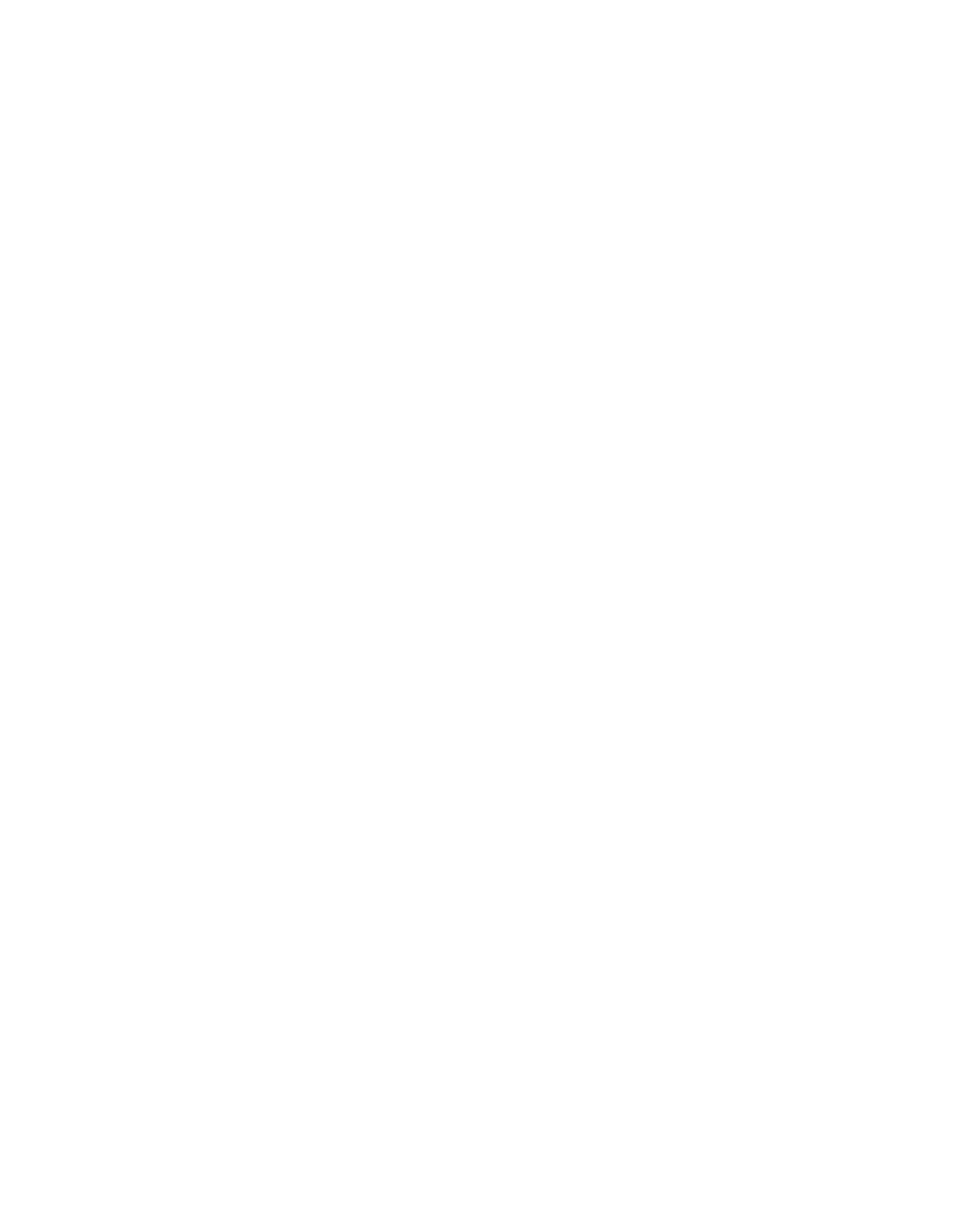## **FAST FACTS**

## **Horsetooth Open Water Swim**

## **Sunday August 10, 2008**

### **Distances of Races**

• 10K swim. Yes, that's 6.2 miles, non-stop. This is for the hard-core swimmers. Winners will finish in a bit over 2 hours; maximum time allowed is 5 hours.

- 2.4 miles with and without wetsuits. This is for triathletes training for Ironman Triathlons and other crazy swimmers
- 1 mile, 1000 yards, and 250 yards. These are for the age-group swimmers. Third exciting year and still growing!!

### **Event in 2008**:

•

• In the past we have had over 60 participants registered for the 10K. They have come from California, Ohio, New Jersey, Texas, New Mexico, and Wyoming.

- Up to 100 will swim the 2.4 miles
- Age groupers will be coming from Fort Collins, Castle Rock, Grand Junction, Denver, and New Mexico

### **History & Beneficiary**

This is the 9<sup>th</sup> running of the 10K swimming race in Horsetooth. Even when the water was really low, we swam from the mid-point to the far north dam and back. **TEAM Fort Collins** is our beneficiary organization. TEAM Fort Collins provides drug and alcohol abuse prevention services to youth and adults in Northern Colorado.

### **Venue**: **Horsetooth Reservoir, Fort Collins, Colorado.**

• 10K swimmers start at the southwest corner of Horsetooth at the boat ramp at South Bay, swim along the western shore, and finish at the boat ramp in Satanka Cove near the dam at the northwest corner of the reservoir.

• 2.4 mile swimmers start to the boat ramp at Satanka Cove, swim 1.2 miles south, turn around and return to the Cove.

The shorter events will be completed in Satanka Cove.

### **Participants**

Swimmers in the 10K event will come from across the US from New Jersey to California. Past accomplishments of the swimmers include crossings of the English Channel, swim around Manhattan Island, Maui Channel crossings, LaJolla Rough Water Swim, and various 1 and 3 mile championships. Participants in 2007 included men and women who ranged in age from 21 to 67. No wet-suits allowed!

### **Support**

• Each 10K swimmer is accompanied by a paddler in a support craft (kayak or canoe) who provides nutrition, navigation, protection, and first safety.

• Other paddlers provide "zone defense" for swimmers in the shorter events. NOTE: VOLUNTEER PADDLERS AND CRAFT ARE NEEDED!!

### **Safety**

Larimer County Dive Rescue boats are on the water. Poudre Valley Hospital EMTs are present. Emergency room docs are on-call.

### **Organizers**

The race is organized by a committee of crazy folks who love open water swimming. Co-Chairs: George Thornton and Joe Bakel. Contact George at: louiset36@comcast.net or 970-482-1818. Contact Joe at : joe\_bakel@msn.com or 970- 224-2153. 10K open water swimming will be a new Olympic event in 2008 in Beijing. So we are a part of a new movement to promote open water swimming competition.

**More Info** Visit our website at www.horsetoothswims.com. **Register** at www.Active.com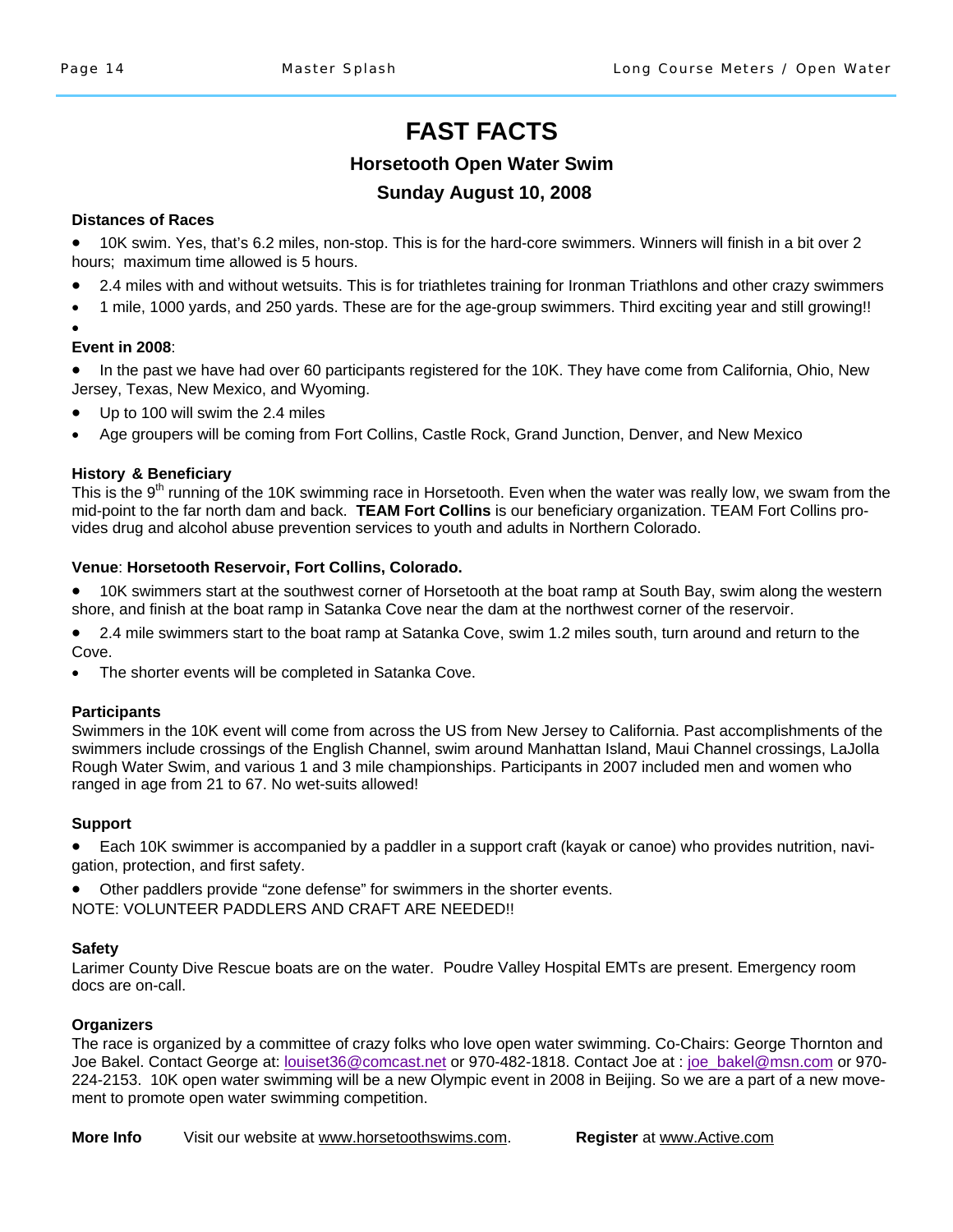## *Tips from the Registrar—Online Registration is Here!*

### **Marcia Anziano—Registrar**

As of May 14, 2008, our membership stands at 1710 registered members.

 Every spring, the opening of the Gravel Pond brings a rush of COMSA registrations. And now registration is easier than ever! Register online!

Go to www.comsa.org and follow the links to the online registration system.

You can use a credit card!! And you can print a copy of your card immediately.

**Club:** A dropdown list will present the valid clubs for the Colorado LMSC. They are Colorado Masters, Air Force, Wyoming, and Unattached. The system defaults to Unattached, so if you want to be on a nationally recognized club, you must choose a valid club at this point.

**Workout Group:** Another dropdown list will be presented with all of the local workout groups that have made themselves known to the Colorado LMSC. It is here that you can show your local affiliation.

If you use the paper forms, please remember to do the following:

Please **Sign and Date the waiver on the form.** Forms without signatures cannot be processed and must be sent back to the person that sent them in for their signature. This requires extra time and expense to process the form.

Please **fill out the form completely**. Birth date and Gender are required. The forms cannot be processed without this information. This too adds to processing time.

Please **write neatly**. Take the extra minute or two to be sure that the form can easily be read.

Registration fees are \$40. Please include the proper fees as stated on the form when submitting your registration. Forms sent with insufficient fees will be returned for additional payment.

And one last thing, **please review your card when you receive it**. Check the spelling of your names, your birth date, and affiliation. It is easy to transpose numbers, letters, or just simply misread them when entering this data.

If you have questions, please contact Marcia at marfer@att.net.

**Have you visited www.Comsa.org? Our website is the place to find sanctioned event information and registration forms, meet results, state records, the USMS national database of swim times, a listing of all the local workout groups with their practice times and contact person, minutes from the board meetings, a list of the executive officers, pictures from recent events, as well as links to other swimming websites and the USMS site. You can find helpful information on technique, training and gear. You can also find a copy of this newsletter! Kim Crouch, webmaster, welcomes your feedback and contributions. Contact her at webmaster@comsa.org. Visit www.comsa.org to sign up for updates and alerts via e-mail. The instructions are on the bottom of the page. Check it out!**